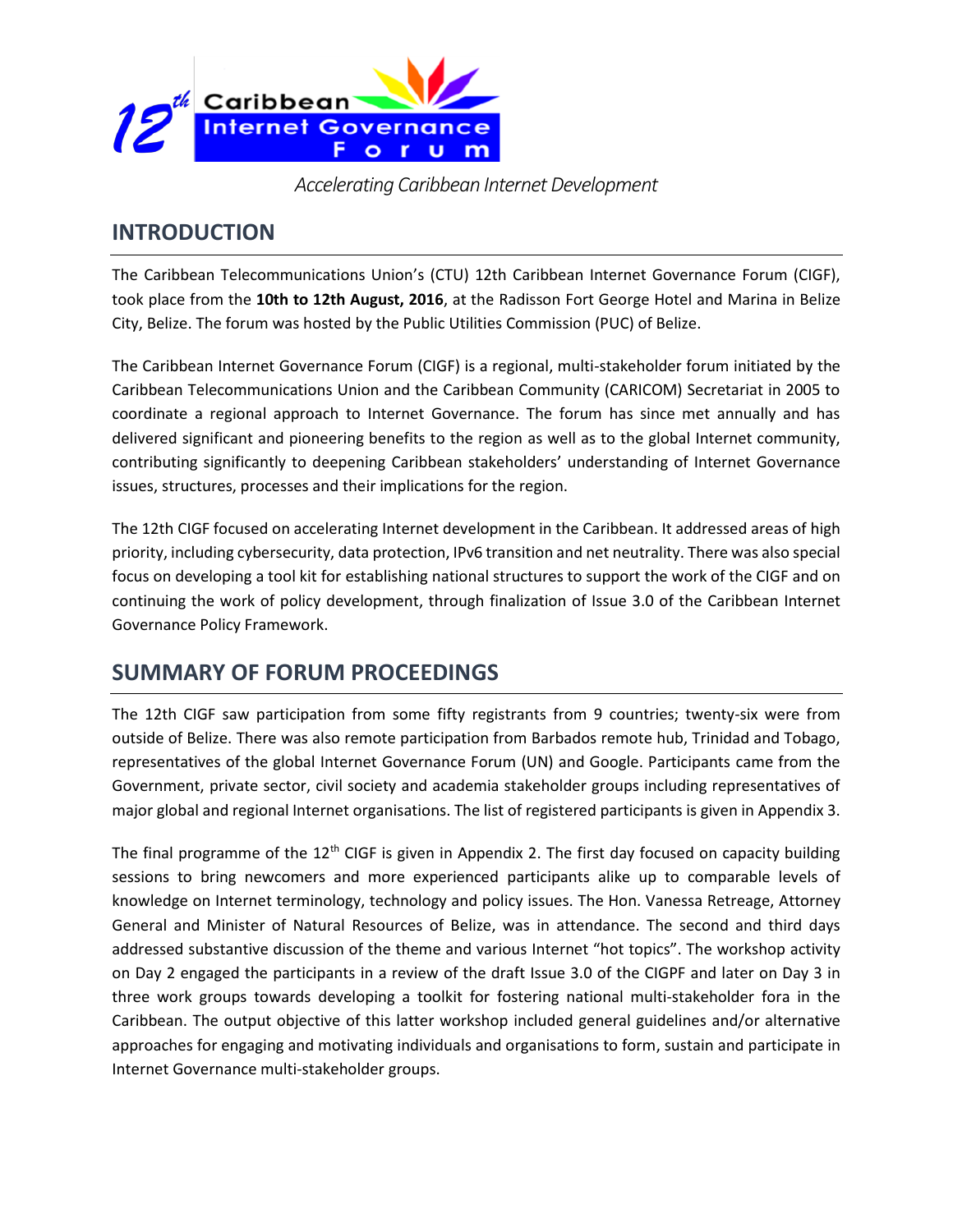The outputs of these workshops would be subject to wider comments and used to guide future regional progress of the various specific items.

### **OBJECTIVES OF 12th CIGF**

The forum addressed the following objectives via a series of presentation, discussion and workshop sessions, led or facilitated by respected regional or international specialists and practitioners:

- Facilitate open discussion on current Internet governance matters of global interest e.g. ICANN transition, net neutrality etc.
- Develop strategies and approaches for building and/or strengthening national multi-stakeholder structures to enhance Internet governance capacity, expertise and action in the Caribbean
- Explore and spread awareness on opportunities for Caribbean growth through the Internet Economy
- Build local capacity in Internet governance to enable, maintain and strengthen effective Caribbean representation at global Internet Governance Fora
- Conclude review and update of the Caribbean Internet Governance Policy Framework V 2.0

## **KEY OUTCOMES**

| 12th CIGF OBJECTIVES                           | <b>OUTCOME</b>                                           |  |  |
|------------------------------------------------|----------------------------------------------------------|--|--|
| Facilitate open discussion on current          | Addressed in specific presentations followed by open     |  |  |
| Internet governance matters of global          | discussions by participants as issues were raised on     |  |  |
| interest e.g. ICANN transition, net neutrality | OTT, Net Neutrality and other fundamental Internet       |  |  |
| etc.                                           | Governance matters.                                      |  |  |
| Develop strategies and approaches for          | Via<br>group workshop activity,<br>approaches            |  |  |
| building and/or strengthening national         | identified/recommended for further evaluation for        |  |  |
| multi-stakeholder structures to enhance        | developing multi-stakeholder Internet governance         |  |  |
| Internet governance capacity, expertise and    | groups/structures at the national level in the Caribbean |  |  |
| action in the Caribbean                        | and for the terms of reference of such groups.           |  |  |
|                                                | Possible target groups should include ISOC Chapters, IT  |  |  |
|                                                | Associates, Computer Societies, Business Associates,     |  |  |
|                                                | Government ICT Ministries, Academia, Individuals and     |  |  |
|                                                | Corporations (ICT sector). Output notes from the         |  |  |
|                                                | workshop groups are given in Appendix 1.                 |  |  |
|                                                |                                                          |  |  |
| Explore<br>and<br>spread<br>awareness<br>on.   | To be fostered via the CIGF, the Caribbean ICT Road      |  |  |
| opportunities<br>for<br>Caribbean<br>growth    | show which has been very successful and will             |  |  |
| through the Internet Economy                   | continue, workshops, seminars, Ministerial briefings     |  |  |
|                                                | and publications.                                        |  |  |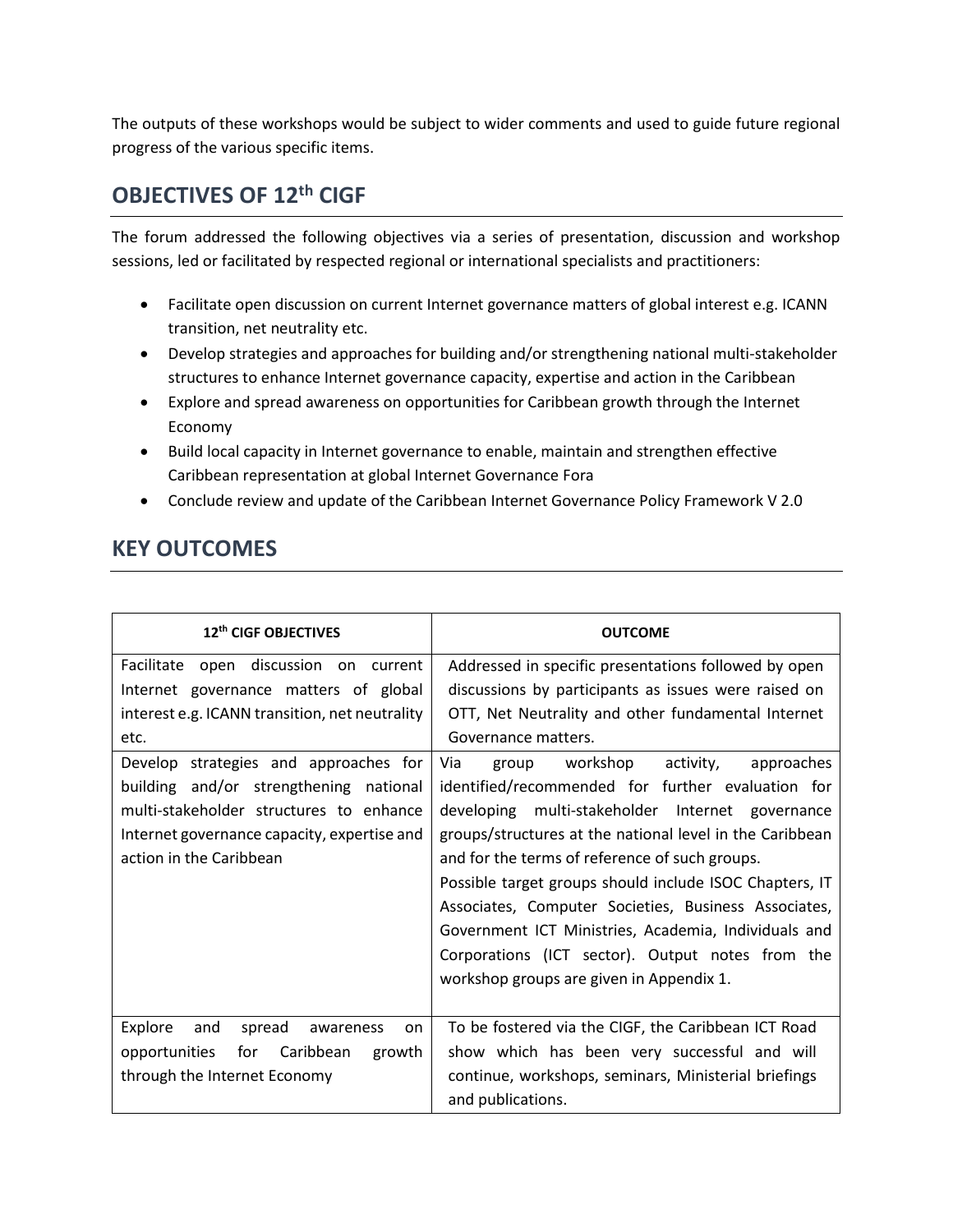| Build local capacity in Internet governance                                                         | Achieved through the Day 1 programme and the               |  |  |  |
|-----------------------------------------------------------------------------------------------------|------------------------------------------------------------|--|--|--|
| discussions, collaborations and workshops of Days 2 and<br>enable, maintain and strengthen<br>to    |                                                            |  |  |  |
| 3. The CTU will continue to foster collaboration in the<br>effective Caribbean representation<br>at |                                                            |  |  |  |
| global Internet Governance Fora                                                                     | Caribbean region on Internet issues and in particular      |  |  |  |
|                                                                                                     | through the medium of the CIGF. More deliberate efforts    |  |  |  |
|                                                                                                     | will continue to be taken in future to coordinate the work |  |  |  |
|                                                                                                     | of the CIGF with the wider regional and global IGFs.       |  |  |  |
| Conclude review<br>the<br>and<br>update<br>0f                                                       | Open session reviewed the text of draft Caribbean          |  |  |  |
| Caribbean<br>Internet Governance<br>Policy                                                          | Internet Governance Policy Framework V3.0 and              |  |  |  |
| Framework V 2.0                                                                                     | recommended minor inputs and revisions. Version 3.0        |  |  |  |
|                                                                                                     | was anticipated to be issued in early 2017.                |  |  |  |

## **FOLLOW-UP ACTION ACTIVITIES**

- 1. Review and follow-up on participants' evaluation and workshop recommendations from the  $12<sup>th</sup>$ Caribbean Internet Governance Forum.
- 2. Issuance of V 3.0 and further updating of the Caribbean Internet Governance Policy Framework along with continued follow-up on its various policy recommendations by identified actors.
- 3. Capacity building in Internet Governance in the Caribbean through reputable Internet Organisations.
- 4. Sensitise and educate the general public on the importance of Internet Governance.
- 5. Developing a Toolkit for fostering national multi-stakeholder fora in the Caribbean. The following guidelines should be considered:
	- **Set your Goals**. What do you want your National IG to achieve? What are the key national IG priorities or issues to be addressed?
	- **Establish Your Core Resources**. Need a strong, committed team, finances and action plan to get things going. Decide who will be responsible for tasks, and what are the timeframes for your project?
	- **Identify Roles and Responsibilities**.
	- **Define Your Governance Structure**. How to plan and manage operations and be accountable within the management team and external stakeholders.
	- **Develop an Engagement Strategy**. What are the options for reaching your target audiences.
	- **Build Your Support Network**. Identify organisations and individuals who will be able to assist you in raising funds, promoting programmes, organizing events and developing contents.
	- **Develop an Operations and Administration Framework**. Define guidelines for membership, participation, meeting organization, managing finances, etc.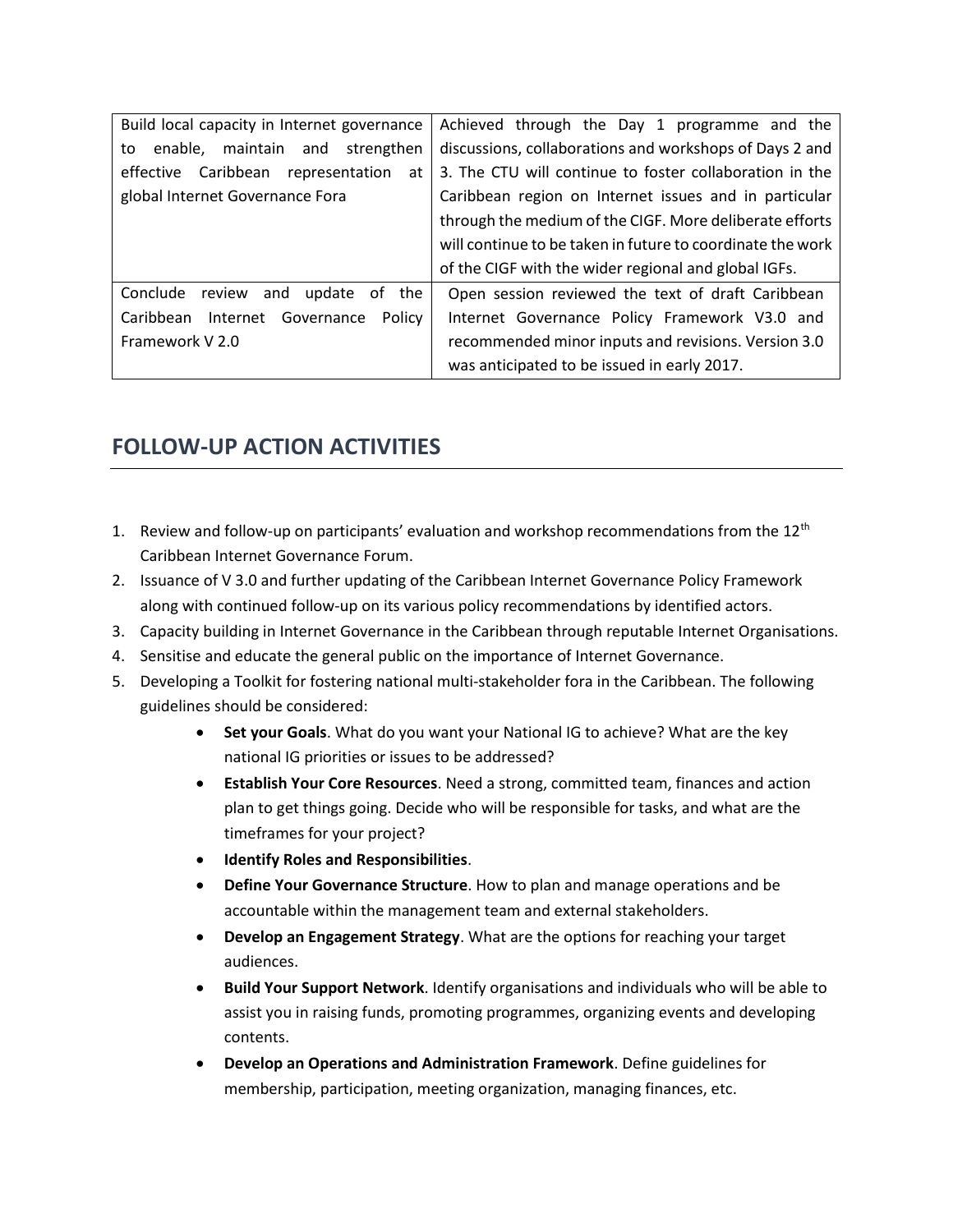**Output Objectives**: General guidelines and/or alternative approaches for engaging and motivating individuals and organisations to form and participate in Internet Governance multi-stakeholder groups.

| GROUP #1                          | <b>Ashell Forde</b><br>Sean Alamilla                                  |
|-----------------------------------|-----------------------------------------------------------------------|
|                                   | Christopher Hudson<br>Juliet Best-Brathwaite                          |
|                                   | Winston Devonish<br>Sonia Burns                                       |
|                                   | Isaf Ali<br>Ian Campbell                                              |
|                                   | John Avery<br>Jaime Bautista                                          |
| <b>Engagement of Policy</b><br>1. | Lobbying for support (Need to show the regulators that<br>$\bullet$   |
| Makers/Government                 | there is an advantage to the consumers)                               |
|                                   | Take advantage of Government activities (have a<br>$\bullet$          |
|                                   | representative or a councilor on site)                                |
|                                   | Group coincides with Government development plans to<br>$\bullet$     |
|                                   | creatively influence all parties                                      |
|                                   | Government and regulator will react to public pressure<br>$\bullet$   |
|                                   | Need to include best practice from other IGF agencies<br>$\bullet$    |
|                                   | The Multi-stakeholder group needs to be visibly<br>$\bullet$          |
|                                   | representative of the various workgroup                               |
|                                   |                                                                       |
| Participate in global and<br>2.   | Avoid local IGF becoming stagnated or an echo chamber by<br>$\bullet$ |
| regional IGF and other areas of   | being involved in other forums with varying interest                  |
| community interest.               | Get ideas for diverse topics from other meetings/events,<br>$\bullet$ |
|                                   | e.g. Forum for youth groups and entrepreneurs                         |
|                                   | Network with colleagues in other internet governance                  |
|                                   | spheres                                                               |
| PR Campaign and Education<br>3.   | <b>Media Houses</b><br>$\bullet$                                      |
| Component                         | Social Media<br>٠                                                     |
|                                   | Info-graphic<br>➤                                                     |
|                                   | Posters<br>➤                                                          |
|                                   | Get the NGOs involved and participate in forums that                  |
|                                   | discuss the issues that they are facing                               |
|                                   | Leveraging NGOs and special interest groups                           |
|                                   | <b>Road Shows</b>                                                     |
|                                   | <b>Story telling</b>                                                  |
|                                   | Privacy rights                                                        |
|                                   | Electronic                                                            |
|                                   | > Volunteers                                                          |
|                                   | $\triangleright$ How to engage                                        |
|                                   | Information source group                                              |
|                                   |                                                                       |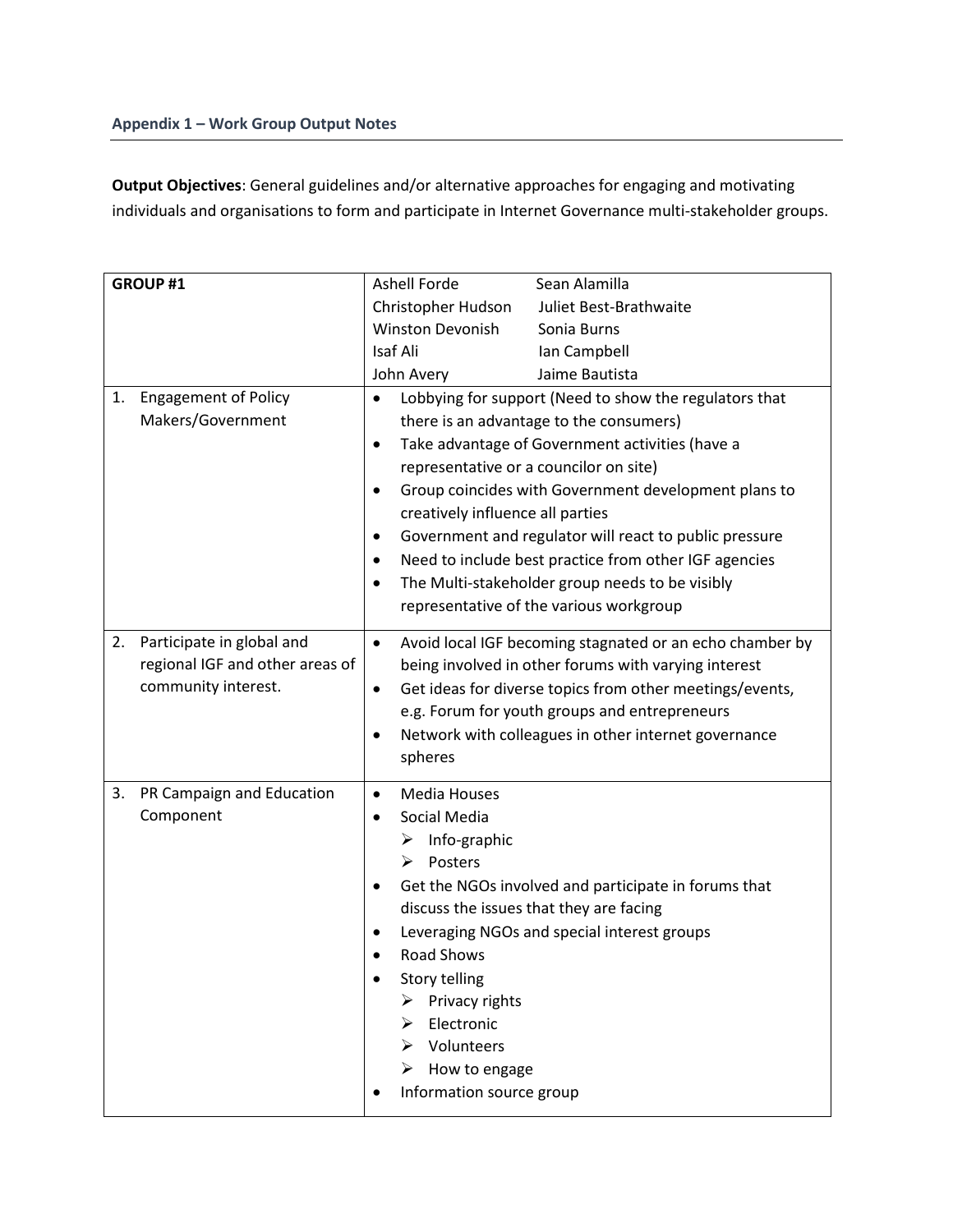| <b>Funding</b><br>4.          | Government Agencies (offer space free of charge, help with<br>the ground work, grants)<br>Charge a consultant fee for training or research services<br>(qualified technicians)<br>Donations and grants from IGF sectarian<br>Assignment of USF<br>Specific taxes |
|-------------------------------|------------------------------------------------------------------------------------------------------------------------------------------------------------------------------------------------------------------------------------------------------------------|
| 5. Stakeholder representation | Ensure maximum stakeholder engagement<br>Looking at all the organizations that would benefit from this<br>initiative<br>Continual assessment of stakeholder representation<br>Stakeholder group to decide on who should represent group                          |

| <b>GROUP#2</b>                                    | Etienne Sharp<br>Sharri Sampson<br>Angela Palacio<br>Leo Sanchez<br>Solangel Vasquez<br>Hugo Vasquez<br>Andy Martinez<br>Kimberly Wallace                              |
|---------------------------------------------------|------------------------------------------------------------------------------------------------------------------------------------------------------------------------|
| 1.<br>Government of Belize (to<br>be targeted)    | Ministry of Education<br>$\bullet$<br>Belipo (Intellectual property)<br>$\bullet$<br><b>BAHU</b><br><b>FIU</b><br><b>Health Sector</b>                                 |
| 2.<br>Educational Institution (to<br>be targeted) | University of Belize<br>$\bullet$<br><b>Galen University</b><br>$\bullet$<br>Private tertiary institution<br>$\bullet$                                                 |
| 3.<br>NGO (to be targeted)                        | <b>UNDP</b><br>$\bullet$<br>PAHO<br><b>TIDE</b><br><b>UNICEF</b><br><b>NGC</b>                                                                                         |
| 4.<br>Private Sector (to be<br>targeted)          | <b>Chamber of Commerce</b><br>$\bullet$<br>Minnonites Business Community<br>٠<br>San Pedro Chamber of Commerce<br><b>Toledo Association of Business</b><br><b>BLPA</b> |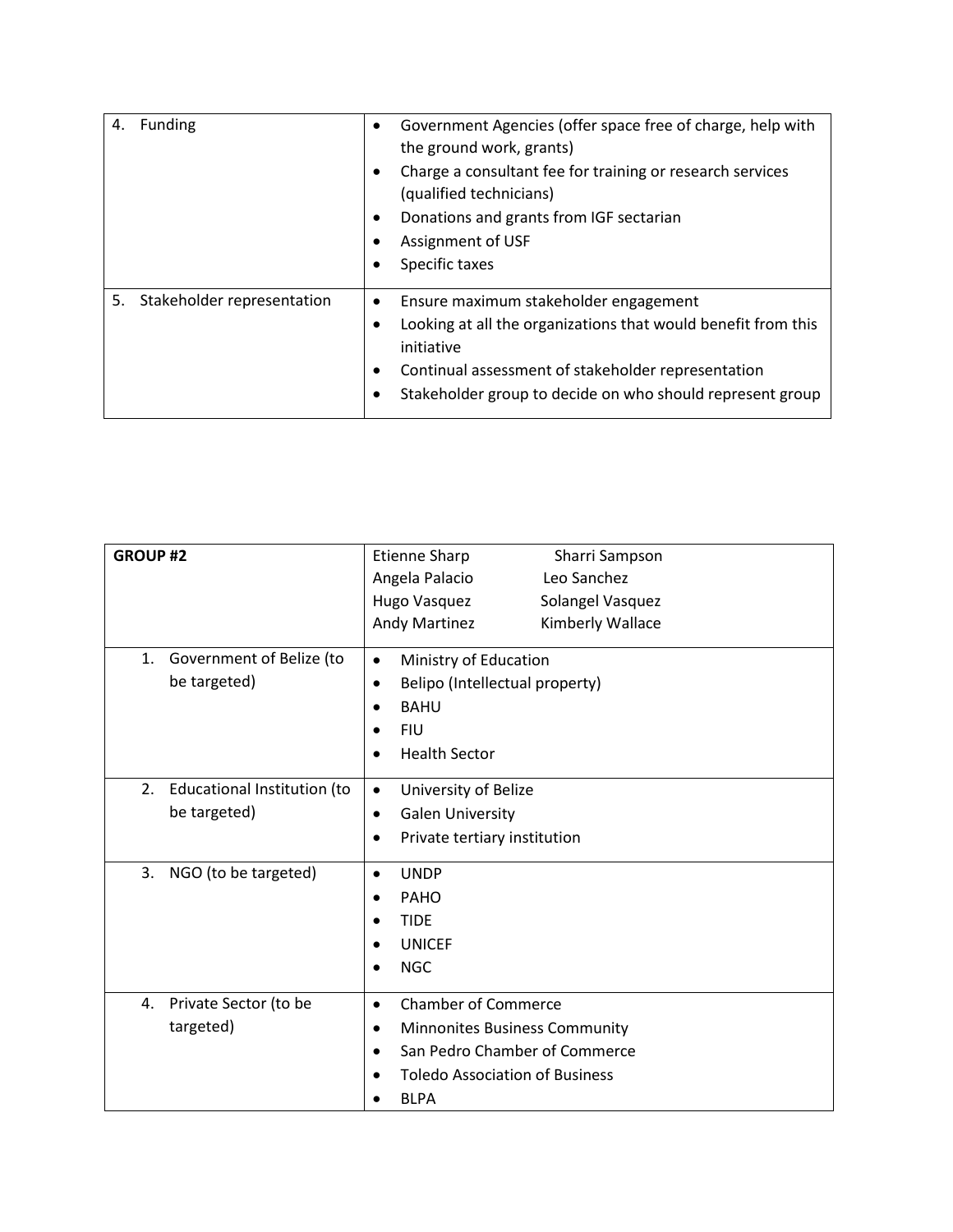| <b>Interested Stakeholders</b><br>5.<br>(to be targeted) | <b>BTIA</b><br>$\bullet$<br><b>Bankers Association</b><br><b>Belipo (Intellectual Property)</b><br>$\bullet$<br><b>ISP</b><br>$\bullet$<br><b>Telecom Licenses</b><br>Newly formed Belize ITC Professional Association<br>$\bullet$<br>Regulator (PUC)<br>$\bullet$                                                                                                      |
|----------------------------------------------------------|--------------------------------------------------------------------------------------------------------------------------------------------------------------------------------------------------------------------------------------------------------------------------------------------------------------------------------------------------------------------------|
| 6.<br>Judicial System (to be<br>targeted)                | <b>Bar Association</b><br>$\bullet$                                                                                                                                                                                                                                                                                                                                      |
| Medium of<br>7 <sub>1</sub><br>communication             | Internet<br>$\bullet$<br>Media<br>$\bullet$<br>Social Media<br>$\bullet$<br>Radio<br>$\bullet$<br>Television<br>$\bullet$<br><b>Working Groups</b>                                                                                                                                                                                                                       |
| How to engage the public<br>8.<br>of Internet Governance | Incentivize by showing the importance of Internet<br>$\bullet$<br>Governance<br>Sensitize/educate about the importance of Internet<br>$\bullet$<br>Positive enforcement/success story<br>$\bullet$<br><b>Soliciting Public Input</b><br>$\triangleright$ Town Hall meetings<br>$\triangleright$ Setup website to facilitate concerns<br>Dropbox centre<br>➤<br>Road Show |
| Planting a seed<br>9.                                    | Explaining what is Internet Governance<br>$\bullet$<br>Is it beneficial? Benefits would be having access to<br>$\bullet$<br>information and increasing knowledge                                                                                                                                                                                                         |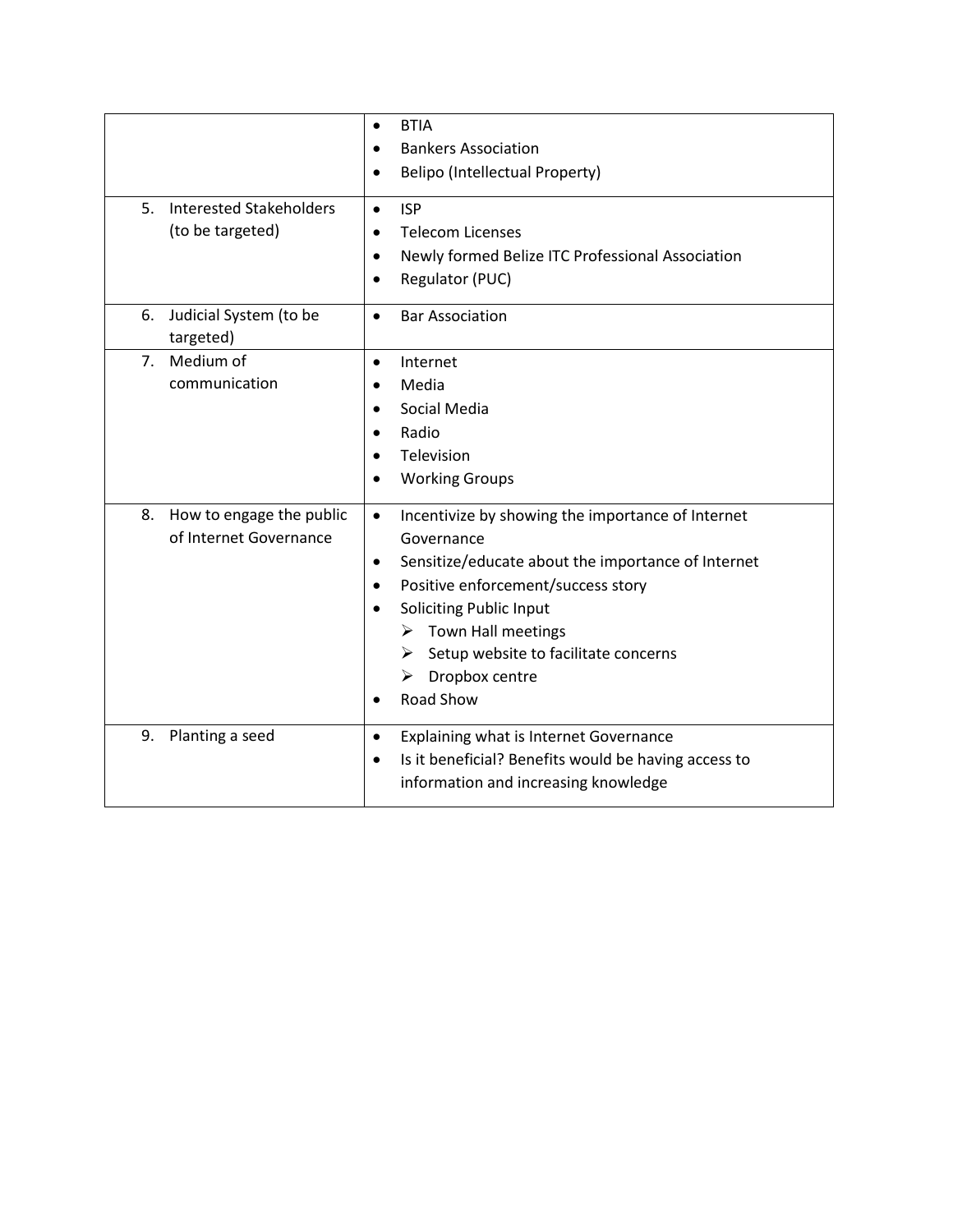| <b>GROUP#3</b>                     | Namrita Balani<br><b>Errol Noralez</b>                                |  |  |
|------------------------------------|-----------------------------------------------------------------------|--|--|
|                                    | <b>Calton Samuels</b><br><b>Kevon Swift</b>                           |  |  |
|                                    | Roosevelt Blades<br>Jason Hynds                                       |  |  |
|                                    | Sean Fouche<br><b>Victor Lewis</b>                                    |  |  |
|                                    | Jacqueline Morris                                                     |  |  |
| Setting the principles<br>1.       | Call for participation                                                |  |  |
|                                    | Various stakeholder groups<br>➤                                       |  |  |
|                                    | Open call for reasonable timeframe<br>➤                               |  |  |
|                                    | F2F contacts<br>⋗                                                     |  |  |
|                                    | Utilize all channels<br>⋗                                             |  |  |
|                                    | Limit - expression of interest survey                                 |  |  |
|                                    | What is the aim?                                                      |  |  |
|                                    |                                                                       |  |  |
| Planning and control to<br>2.      | Who makes the call is important, neutral but influential<br>$\bullet$ |  |  |
| organize event                     | Select a chairperson<br>$\bullet$                                     |  |  |
|                                    | Granular survey for interested people<br>٠                            |  |  |
|                                    | Data analysis - topics for forum                                      |  |  |
|                                    | Basic principle - openness<br>٠                                       |  |  |
|                                    | Building awareness via smaller events                                 |  |  |
|                                    | Forum is not a place for experts. We want curious persons             |  |  |
| <b>Organizational Aspect</b><br>3. | Different ways to run the committee/work Group<br>$\bullet$           |  |  |
|                                    | <b>Working Group templete:</b>                                        |  |  |
|                                    | Terms of reference<br>➤                                               |  |  |
|                                    | Criteria for members to work<br>⋗                                     |  |  |
|                                    | Number of members<br>➤                                                |  |  |
|                                    | Number of Stakeholder Groups differ from country to<br>➤              |  |  |
|                                    | country                                                               |  |  |
| <b>Guiding Principles</b><br>4.    | Capture of the group. Finalize number of members per group.           |  |  |
| 5. Financial Independence          | Fund (Trust) - Sustainability                                         |  |  |
|                                    | Commercial activity - statistics & reports                            |  |  |
|                                    |                                                                       |  |  |
| <b>Strong Moderator</b><br>6.      |                                                                       |  |  |
| Combination of methods to<br>7.    | Representative from stakeholders<br>$\bullet$                         |  |  |
| choose members                     | Self-nominated by open call<br>$\bullet$                              |  |  |
| 8.                                 | National Stakeholder issues to foster interest - connect to           |  |  |
| Open travel support<br>programme   | $\bullet$<br>personal                                                 |  |  |
|                                    |                                                                       |  |  |
|                                    | Achievement is recognized<br>٠                                        |  |  |
|                                    | Short term gains<br>٠<br>Outreach in their area                       |  |  |
|                                    | Capacity building via training                                        |  |  |
|                                    |                                                                       |  |  |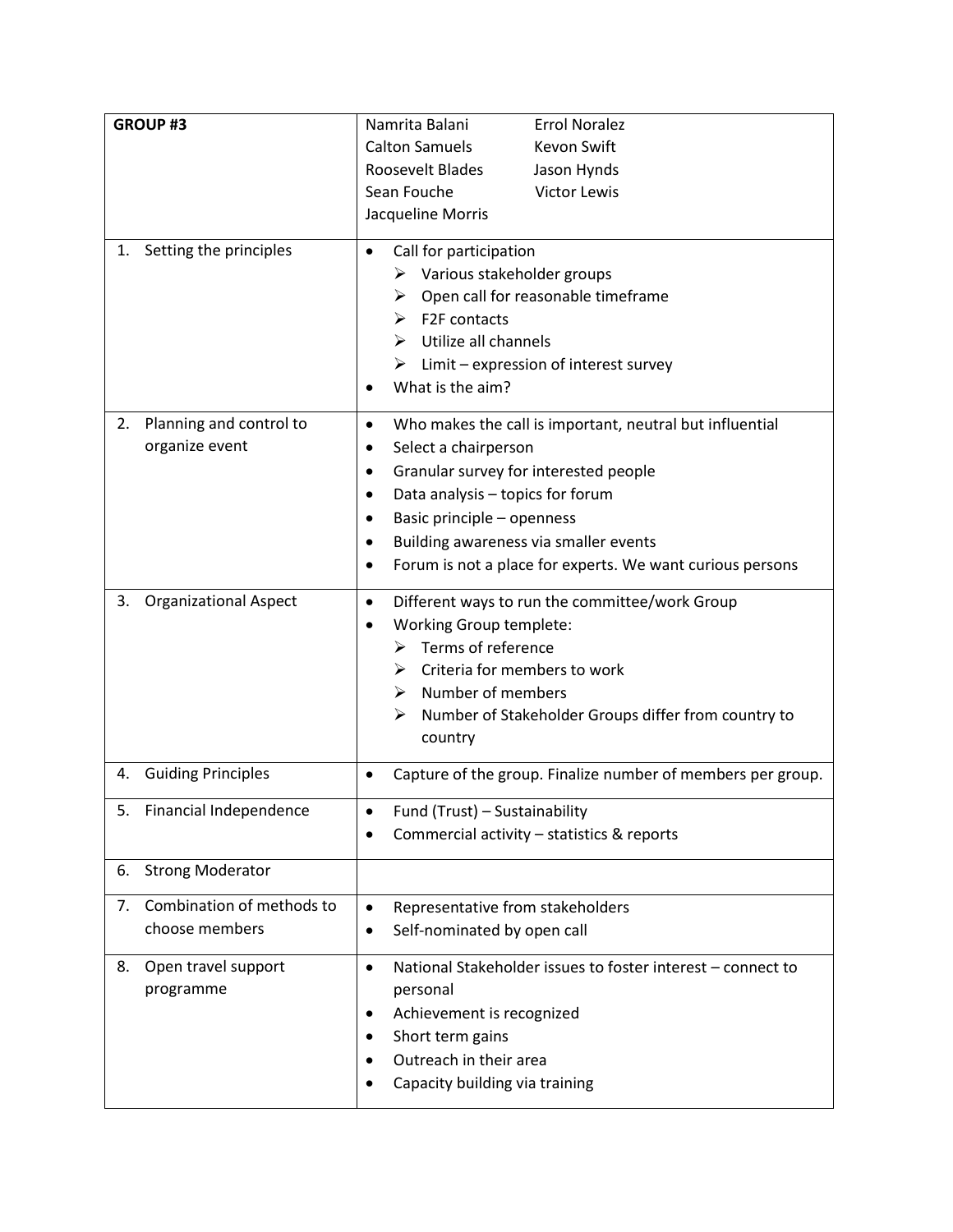



**Wednesday 10th August, 2016**

| <b>710</b>  | Plenary                                    | BELIZE                                          |
|-------------|--------------------------------------------|-------------------------------------------------|
| <b>Time</b> | <b>Technical or Tutorial Session</b>       | Presenter                                       |
| 08:00       | Registration                               |                                                 |
| 08:30       | <b>Call to Order and Invocation</b>        | <b>Master of Ceremonies</b>                     |
| 08:35       | <b>Opening Remarks</b>                     | Mr. John Avery                                  |
|             |                                            | Chairman - Public Utilities Commission, Belize  |
| 08:45       | The ABCs of Internet Governance:           | <b>Mr Bevil Wooding</b>                         |
|             | Internet Lingo Demystified                 | <b>Internet Strategist</b>                      |
|             |                                            | <b>Packet Clearing House</b>                    |
| 09:20       | Internet Domains Explained aka How the     | <b>Mr. Albert Daniels</b>                       |
|             | <b>Internet Really Works</b>               | Senior Manager,                                 |
|             |                                            | Stakeholder Engagement for the Caribbean        |
|             |                                            | <b>ICANN</b>                                    |
| 10:00       | <b>Break</b>                               |                                                 |
| 10:30       | Security and Privacy Issues in Internet of | Mr. Shernon Osepa                               |
|             | Things (IoT) Applications                  | Manager, Regional Affairs - Latin America & the |
|             |                                            | Caribbean, Internet Society (ISOC)              |
| 11:00       | IPv6: Transition Status, Imperatives and   | Mr. John Curran                                 |
|             | Stakeholder Strategies                     | President & Chief Executive Officer             |
|             |                                            | American Registry for Internet Numbers (ARIN)   |
| 12:00       | Lunch                                      |                                                 |
| 13:00       | A Fair, Balanced and Nuanced Assessment of | <b>Prof. Robert Frieden</b>                     |
|             | <b>Network Neutrality</b>                  | Professor<br>Pioneer's<br>Chair<br>of<br>and    |
|             |                                            | <b>Telecommunications and Law</b>               |
|             |                                            | PENN STATE UNIVERSITY                           |
| 14:00       | Data Protection Overview: Regimes, Best    | <b>Ms. Sharmie Farrington-Austin</b>            |
|             | Practices and<br>Caribbean<br>Experiences  | Consultant                                      |
|             | Discussion                                 | (Former Bahamas Data Commissioner)              |
| 15:00       | <b>Break</b>                               |                                                 |
| 15:30       | CIRTs 101 and the Need for Regional        | Mr. Sean Fouché                                 |
|             | Collaboration                              | <b>Information Technology Manager</b>           |
|             |                                            | <b>CARICOM IMPACS</b>                           |
| 16:30       | Discussion                                 |                                                 |
| 17:00       | End of Day 1                               |                                                 |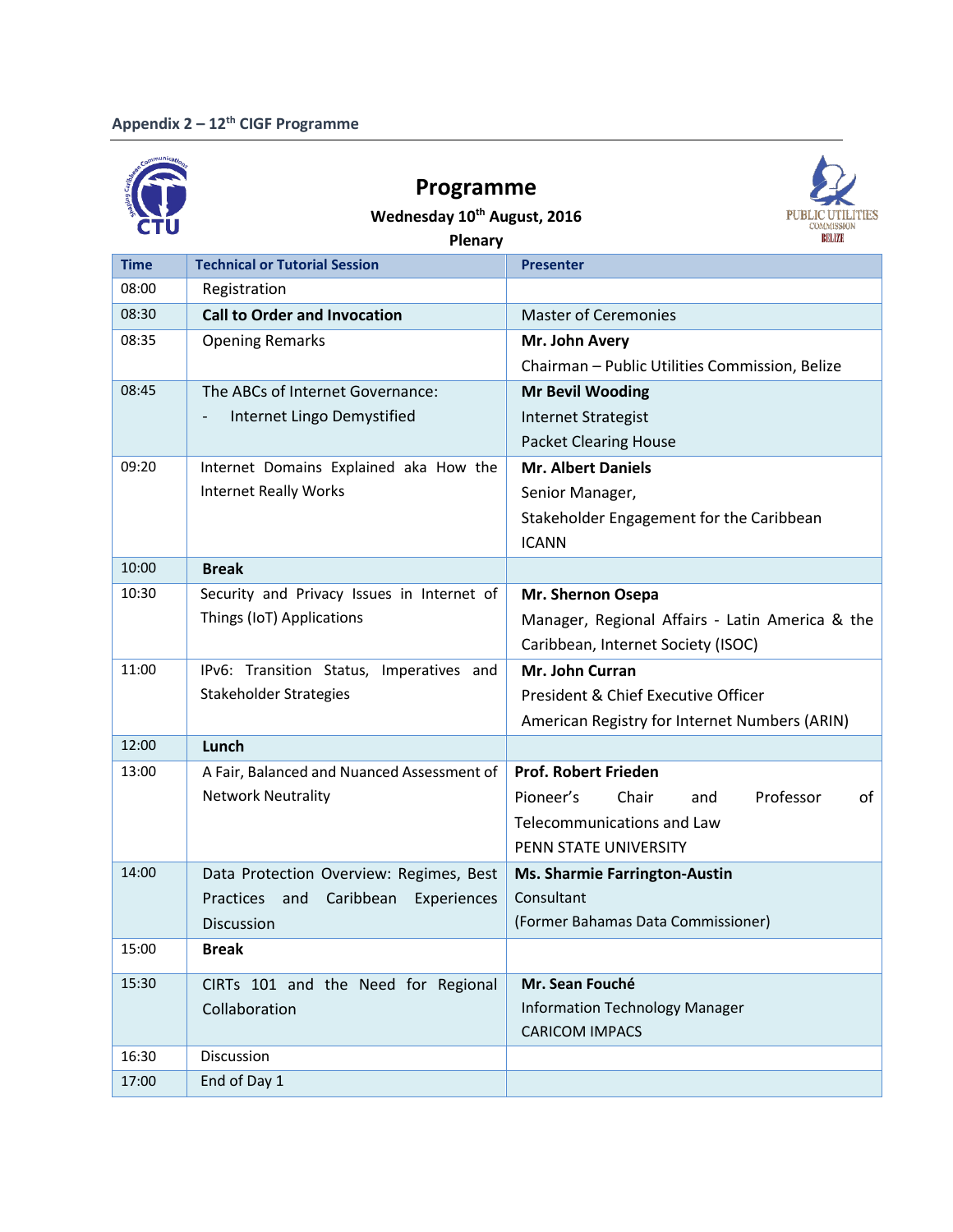#### **Thursday 11th August, 2016**

#### **Opening Ceremony**

| <b>Time</b> | <b>Plenary</b>                                                        | <b>Presenter</b>                                                                                         |
|-------------|-----------------------------------------------------------------------|----------------------------------------------------------------------------------------------------------|
| 08:00       | Registration                                                          |                                                                                                          |
| 09:00       | Call to Order and Invocation                                          | <b>Master of Ceremonies</b>                                                                              |
| 09:05       | Introduction to the 12 <sup>th</sup> CIGF                             | Mr. Gary Kalloo - CTU                                                                                    |
| 09:10       | <b>Opening Remarks</b><br>(via Web Conference Link)                   | <b>Ms. Bernadette Lewis</b><br><b>Secretary General</b><br><b>Caribbean Telecommunications Union</b>     |
| 09:20       | Remarks                                                               | Mr. John Curran<br><b>Chief Executive Officer</b><br>American Registry for Internet Numbers              |
| 09:25       | Remarks                                                               | Mr. Bevil Wooding<br>Caribbean Outreach Manager / Internet Strategist<br><b>Packet Clearing House</b>    |
| 09:30       | Remarks                                                               | <b>Mr. Albert Daniels</b><br>Senior Manager,<br>Stakeholder Engagement for the Caribbean<br><b>ICANN</b> |
| 09:35       | Remarks                                                               | <b>Mr. Kevon Swift</b><br>Caribbean Representative<br><b>LACNIC</b>                                      |
| 09:40       | Remarks                                                               | Ms. Maria-Cristina Capelo<br><b>Public Policy and Government Relations</b><br>Google                     |
| 09:45       | Remarks<br>(via Web Conference Link)                                  | Ms. Lynn St. Amour<br>Chair - Multi-stakeholder Advisory Group<br>Internet Governance Forum (UN)         |
| 09:50       | <b>Welcome Remarks</b>                                                | Mr. John Avery<br>Chairman - Public Utilities Commission, Belize                                         |
| 10:00       | CIGF @ 12:<br>What We've Done, Current Initiatives<br>and What's Next | Mr. Nigel Cassimire<br><b>Telecommunications Specialist</b><br><b>Caribbean Telecommunications Union</b> |
| 10:30       | Vote of Thanks                                                        | <b>Master of Ceremonies</b>                                                                              |
|             | <b>Coffee Break</b>                                                   |                                                                                                          |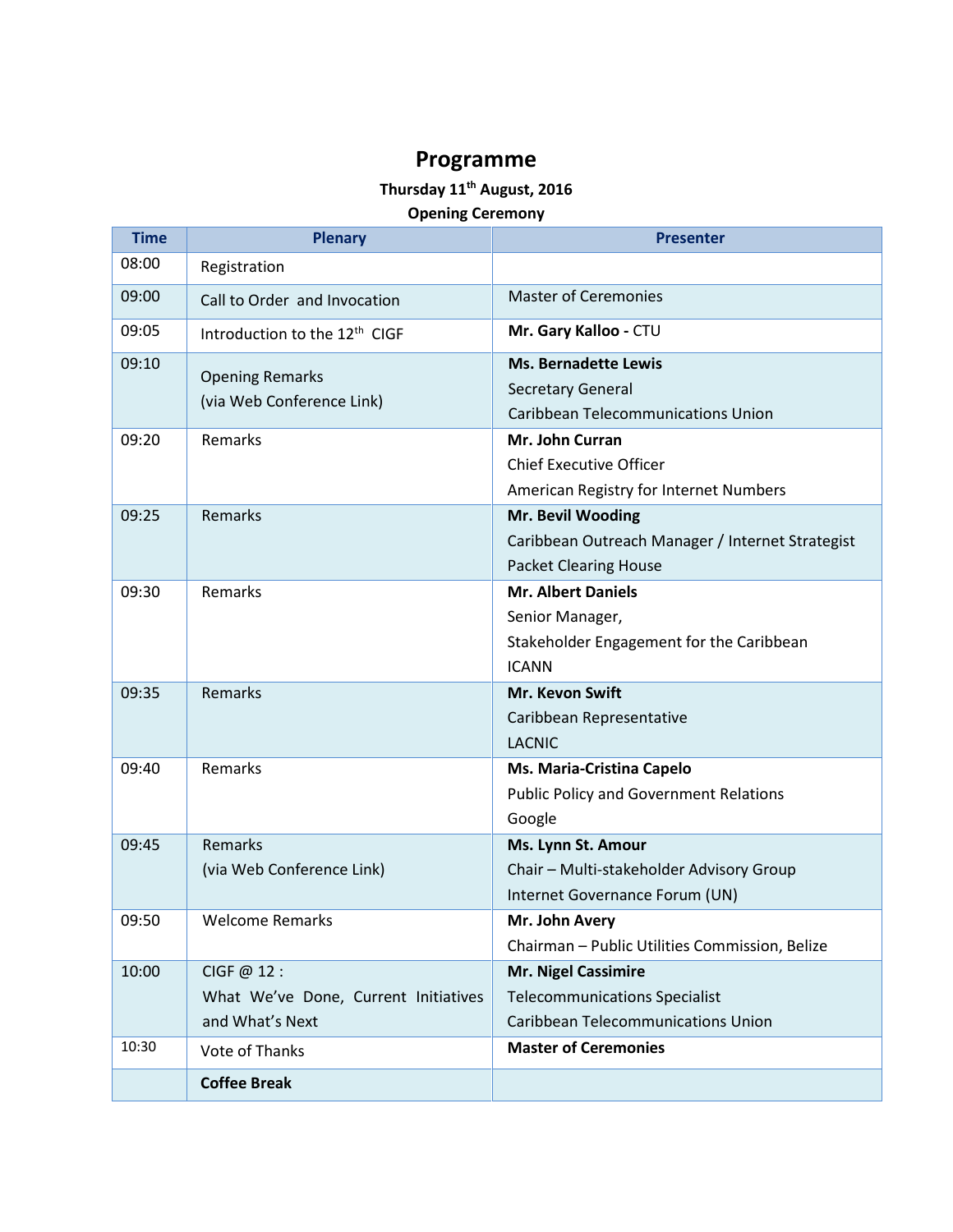## **Thursday 11th August, 2016**

| <b>Time</b> | <b>Plenary</b>                                         | <b>Presenter</b>                            |
|-------------|--------------------------------------------------------|---------------------------------------------|
| 11:00       | Panel Discussion:                                      | <b>Moderator:</b>                           |
|             | Is there an issue with net neutrality in the Caribbean |                                             |
|             | and is any action required by relevant stakeholders    | - Prof. Rob Frieden - Penn State University |
|             | on this matter?                                        | - Ms. Maria-Cristina Capello - Google       |
|             |                                                        | - [Belizean panellist]                      |
|             |                                                        |                                             |
| 12:00       | Lunch                                                  |                                             |
|             | Building Caribbean Capacity for Accelerating the       |                                             |
|             | <b>Caribbean Internet Economy</b>                      |                                             |
| 13:00       | <b>Presentation:</b>                                   | Mr. Etienne Sharp                           |
|             | Developing an Internet Exchange Point in Belize to     | <b>Belize IT Association</b>                |
|             | Accelerate the Local Internet Economy                  |                                             |
| 14:00       | <b>Panel Discussion:</b>                               | <b>Moderator: Mr. Bevil Wooding</b>         |
|             | Are local IXPs having the desired impact in the        | - Mr. Etienne Sharp                         |
|             | Caribbean?                                             | - CaribTLD Member/Rep                       |
|             |                                                        |                                             |
| 14:30       | <b>Coffee Break</b>                                    |                                             |
|             |                                                        |                                             |
| 15:00       | Workshop: Identified Areas for Update of the           | <b>Mr. Nigel Cassimire</b>                  |
|             | Caribbean IG Policy Framework                          | <b>CTU</b>                                  |
|             | <b>Plenary Discussion: Consensus building</b>          |                                             |
|             |                                                        |                                             |
| 16:30       | Wrap-Up                                                |                                             |
|             | End of Day 2 Session                                   |                                             |
|             |                                                        |                                             |
| 17:30       | <b>Cocktail Reception</b>                              |                                             |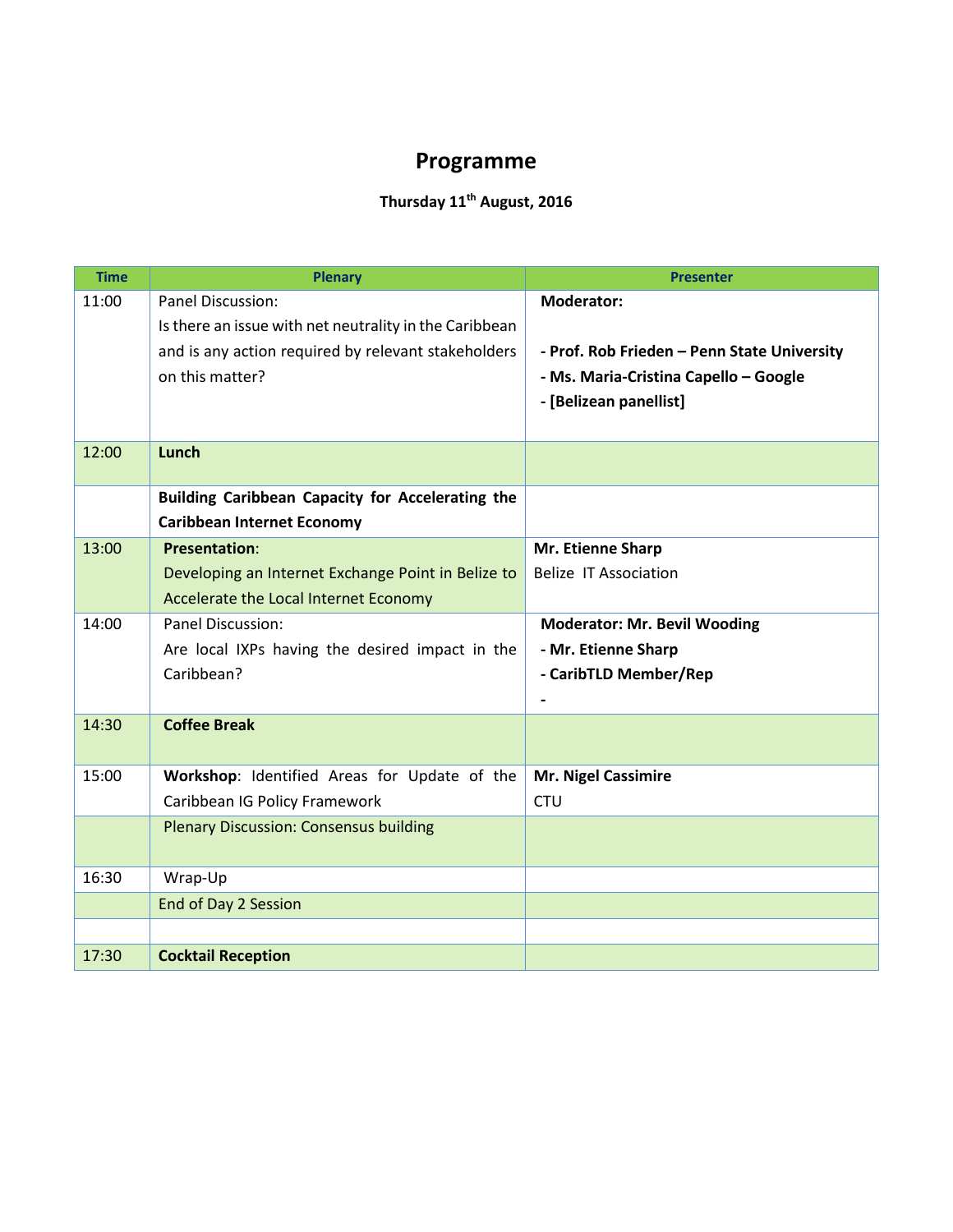### **Friday 12th August, 2016**

| <b>Time</b> | <b>Session</b>                                                                                                                                                          | <b>Presenter</b>                                                                                         |
|-------------|-------------------------------------------------------------------------------------------------------------------------------------------------------------------------|----------------------------------------------------------------------------------------------------------|
| 08:55       | Introduction                                                                                                                                                            | <b>Master of Ceremonies</b>                                                                              |
| 09:00       | Update: Status , Prognosis<br>ICANN<br><b>Issues</b><br>and<br>Opportunities for Caribbean Contribution                                                                 | <b>Mr. Albert Daniels</b><br>Senior Manager,<br>Stakeholder Engagement for the Caribbean<br><b>ICANN</b> |
| 09:30       | General Discussion of Caribbean Participation in ICANN<br>Communities: GAC, ALAC, gNSO, ccNSO etc.                                                                      | <b>Moderator: Mr. Albert Daniels</b><br><b>All Participants</b>                                          |
| 10:00       | Regional and Global IGF Activities and Leveraging<br>Interrelationships with Other IG Fora in the Region and<br>Internationally:<br><b>Building Caribbean Influence</b> | <b>Moderator: Mr. Kevon Swift</b>                                                                        |
| 10:15       | Q&A / Discussion                                                                                                                                                        |                                                                                                          |
| 10:30       | <b>Coffee Break</b>                                                                                                                                                     |                                                                                                          |
| 11:00       | Case Studies of National Multi-stakeholder Initiatives<br><b>TTMAG</b><br>$\overline{\phantom{a}}$<br><b>Barbados MAG</b>                                               | Mr. Carlton Samuels - Moderator<br>Ms. Jacqueline Morris - TTMAG<br>Mr. Jason Hynds - P.a.R.T.S Inc.     |
|             |                                                                                                                                                                         |                                                                                                          |
| 12:00       | Lunch                                                                                                                                                                   |                                                                                                          |
| 13:00       | <b>Workshop Session:</b><br>Developing a Toolkit for Fostering National Multi-<br>stakeholder Fora in the Caribbean                                                     | <b>CTU</b>                                                                                               |
| 14:15       | <b>Coffee Break</b>                                                                                                                                                     |                                                                                                          |
| 14:30       | Presentations of Workshop Recommendations                                                                                                                               | <b>Working Group Spokespersons</b>                                                                       |
| 15:30       | Open Microphone                                                                                                                                                         | All                                                                                                      |
| 16:00       | Wrap Up                                                                                                                                                                 | <b>CTU</b>                                                                                               |
| 16:30       | <b>End of Forum</b>                                                                                                                                                     |                                                                                                          |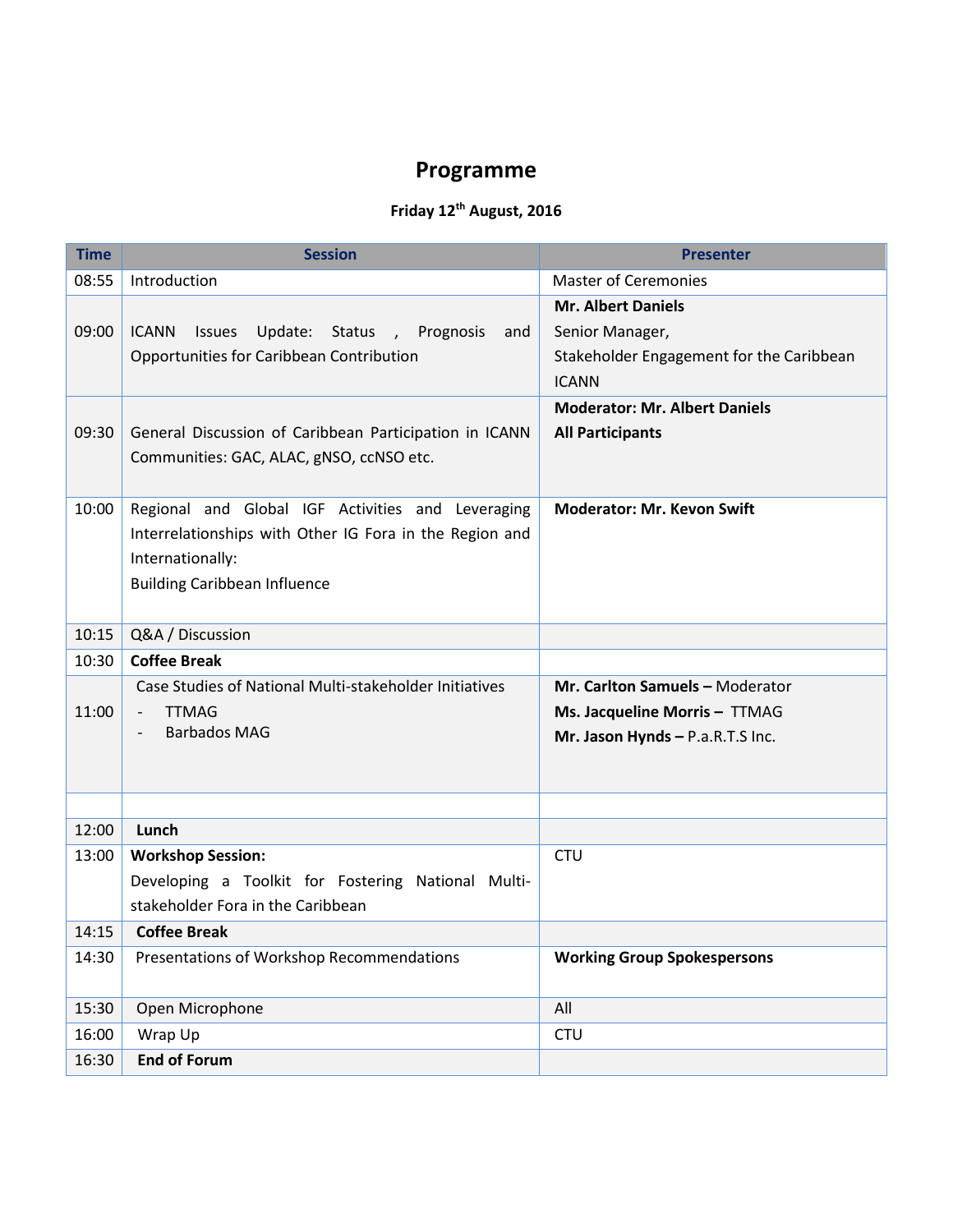# **12th CIGF - REGISTRATION**

| <b>Last Name</b>       | <b>First</b><br><b>Name</b> | Organisation                                | <b>Stakeholder</b><br>Group |
|------------------------|-----------------------------|---------------------------------------------|-----------------------------|
| Ali                    | Isaf                        | Telecommunications Authority of T $&$ T     | Gov't                       |
| Alamilla               | Sean                        | Public Utilities Commission - Belize        | Gov't                       |
| Avery                  | John                        | <b>Public Utilities Commission - Belize</b> | Gov't                       |
| Balani                 | Namrita                     | Ministry of Education - Belize              | Gov't                       |
| <b>Barrow</b>          | Anwar                       | <b>Belize Telemedia Limited</b>             | <b>Private Sector</b>       |
| <b>Barrow</b>          | Justin                      | <b>Public Utilities Commission - Belize</b> | Gov't                       |
| <b>Barrow</b>          | Kimano                      | <b>Public Utilities Commission - Belize</b> | Gov't                       |
| Bautista               | Jaime                       | <b>University Management Limited Belize</b> | Academia                    |
| Best-Brathwaite        | Juliet                      | Cable & Wireless (Barbados) Ltd             | <b>Private Sector</b>       |
| <b>Blades</b>          | Roosevelt                   | Independent                                 | Civil Society               |
| <b>Burns</b>           | Sonia                       | <b>Belize Water Services Limited</b>        | <b>Private Sector</b>       |
| Campbell               | Ian                         | <b>CTU</b>                                  | Gov't                       |
| Carrillo               | Nubia                       | Speednet                                    | <b>Private Sector</b>       |
| Cassimire              | Nigel                       | <b>CTU</b>                                  | Gov't                       |
| Cattouse               | Errol                       | Belize Internet Exchange Point              | Internet Org.               |
| Curran                 | John                        | <b>ARIN</b>                                 | Internet Org.               |
| Daniels                | Albert                      | <b>ICANN</b>                                | Internet Org.               |
| Devonish               | Winston                     | Government of Barbados                      | Gov't                       |
| Dougal                 | Sharolyn                    | <b>Public Utilities Commission - Belize</b> | Gov't                       |
| Douglas                | Sonja                       | Telecommunications Authority of T & T       | Regulator                   |
| Edenojie               | Melvyn                      | <b>Statistical Institute of Belize</b>      | Private Sector              |
| Farrington -<br>Austin | Sharmie                     | Consultant                                  | Civil Society               |
| Forde                  | Ashell                      | Telecommunications Unit - Barbados          | Gov't                       |
| Fouche                 | Sean                        | <b>CARICOM IMPACS</b>                       | Gov't                       |
| Fraser                 | Kevin                       | Telecommunications Authority of $T \& T$    | Regulator                   |